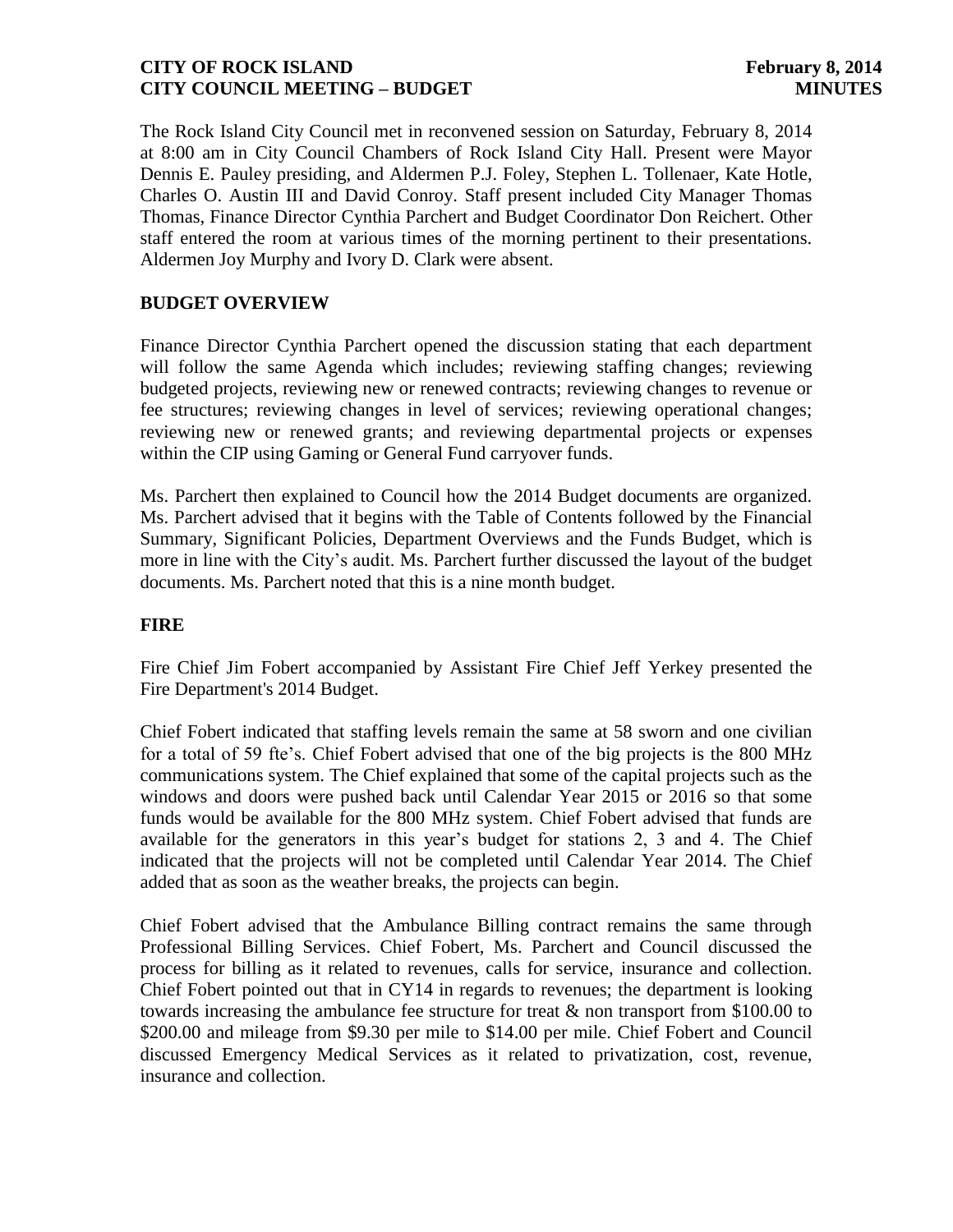Chief Fobert discussed changes in the level of services. Chief Fobert indicated that a heart monitor will be provided to Fire Station 2 (Southwest). The Chief added that it will be a step up from the one they currently have. Chief Fobert discussed water and rescue and noted that they received a donation from Jumer's for \$25,000.00. The Chief added that they are looking towards the other \$20,000.00 coming from Foreign Fire Tax. In the area of operational changes, Chief Fobert indicated that in regards to response to territory, smaller vehicles will respond to certain areas that are high volume to save on fuel and maintenance to the Fire Department fleet. Chief Fobert commented that the new ladder truck is in operation at Central Fire Station. Chief Fobert advised that he is still pushing for the AFG Grant in regards to exhaust systems throughout the stations, and it will be coming in CY15.

Council and Chief Fobert discussed the Fire Department's CY14 budget as it related to budget cuts concerning specialized training, various contracts and remodeling projects.

# **INFORMATION TECHNOLOGY (IT)**

Information Technology Department Director Timothy Bain presented the Information Technology Department's 2014 Budget to Council.

Mr. Bain indicated that overall staffing levels remain the same at seven employees. However, IT lost a Network Administrator in January in regards to residency and the department is currently looking for a replacement. Mr. Bain commented that they hope to have a new Network Administrator on staff by March. Council discussed staffing levels as it related to residency.

In the area of projects, Mr. Bain stated that the IT Department has budgeted \$130,000.00 for replacing computer equipment. Mr. Bain and Council further discussed computer equipment replacement. Mr. Bain indicated that there is a line item in the budget for fiber optics along  $15<sup>th</sup>$  Avenue, and this is mainly due to the Police Department wanting to continue to expand camera coverage. Mr. Bain stated that there is a smartboard planned for the CED conference room and the Police internal affairs module. Mr. Bain offered that there are several ongoing projects that are in the process of being completed in CY14, which include, fleet software, marina software, public access channel, wireless internet and the downtown camera expansion.

Mr. Bain advised that there are a number of enterprise contracts that the IT Department budgets for on an annual basis; these contracts include; Google, Voice over IP, VMware for the server infrastructure, Antivirus and Microsoft. Mr. Bain stated that they also have other contracts, which include Civic Plus for the City's website and Wireless Internet. Mr. Bain stated that the financial contracts include GEMS, Attendance Enterprise, Northstar and iNovah. Mr. Bain added that for GIS, there is the AutoCad contract and the ArcGIS contract. Mr. Bain pointed out that a new contract is Amazon for the cloud based service. Mr. Bain stated that when the consulting firm Symbiont established their environment for the Wet Weather Treatment Plant, the new City Works environment was built in the Cloud on the Amazon web services. Mr. Bain further discussed this item. Mr.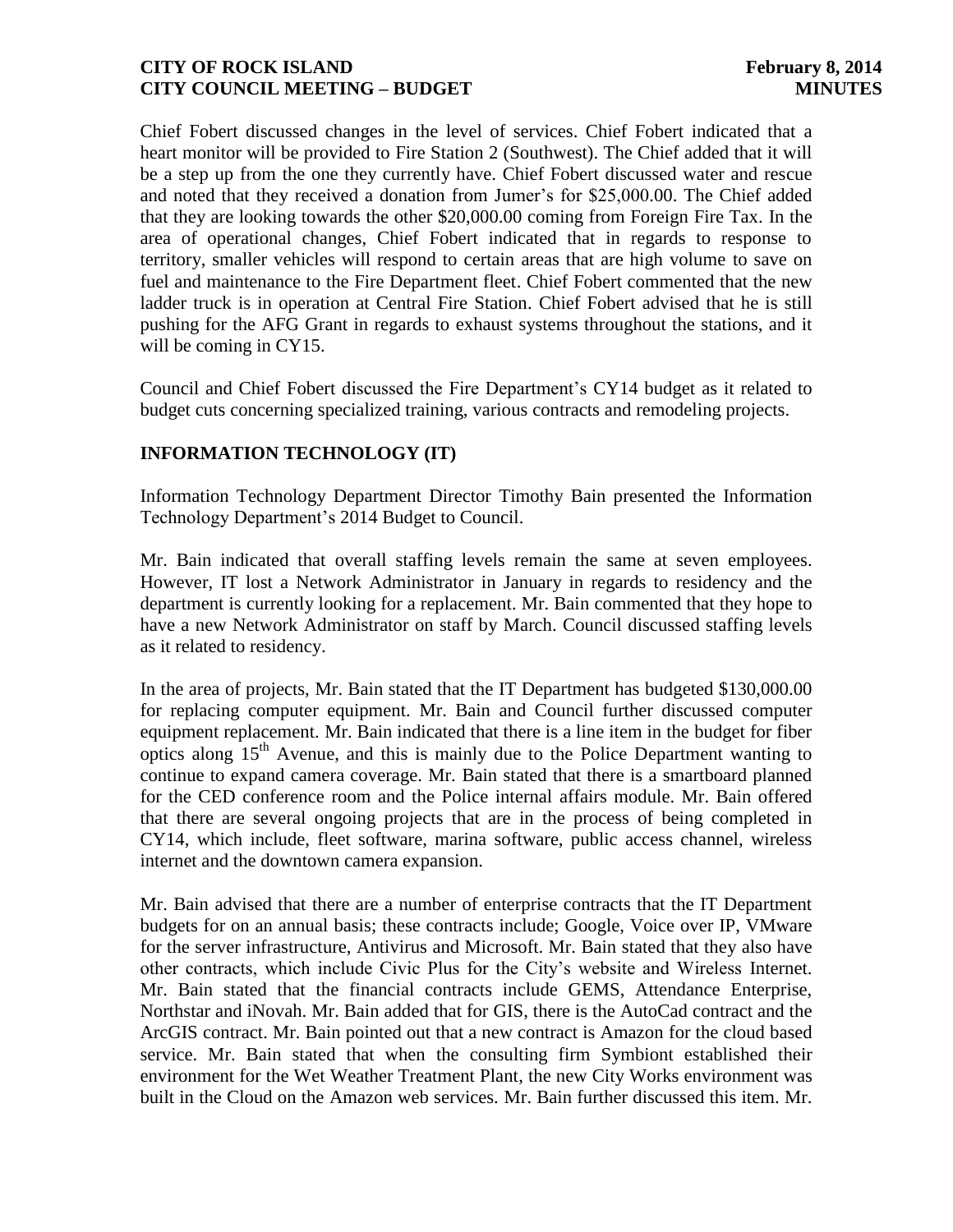Bain advised that the IT Department has worked out a lease arrangement with PEG to lease some of the fiber optic infrastructure for small revenue. Mr. Bain stated that the revenue will not be recorded under IT. Mr. Bain and Council further discussed this item.

Mr. Bain stated that in terms of changes in services, the Police RMS network is being altered and IT is currently in the process of phasing out the IBM RS/6000. Mr. Bain added that the Internet Bandwidth and Wireless Network cooperatives continue with 911 and RMS.

Mr. Bain stated that in the area of operational changes, there are several new software systems. Mr. Bain advised that the IT Department does not have any grants. Mr. Bain concluded that a potential carryover could be security cameras for the Downtown on  $2<sup>nd</sup>$ Avenue concerning the stage area.

Council discussed Mr. Bain's presentation as it related to staffing levels and modifications to Council Chambers.

# **COMMUNITY ECONOMIC DEVELOPMENT**

Community and Economic Development Director Jeff Eder accompanied by Budget and Grants Manager Dena Haag addressed Council and presented the CED Department's 2014 Budget.

Mr. Eder advised that over the last two years, there have been significant staff changes in regards to personnel. Mr. Eder added that the actual number of personnel has not changed. Mr. Eder stated that CED will be at 20 full-time fte's with one summer intern. Mr. Eder commented that the electrical inspector will be retiring in April and the department expects to have that position filled by April.

Mr. Eder discussed new projects. Mr. Eder stated that the Illinois Quad Cities Healthy Homes Coalition was awarded the 2013 Office of Healthy Homes and Lead Hazard Control grant. Mr. Eder added that the City of Moline is the lead applicant, and the administrator of this three year grant, which the City is part of. It was noted that the grant was \$2.5 million. Mr. Eder advised that Rock Island's portion will be used to clean up lead in 35 homes. Mr. Eder added that East Moline will be paying the City to provide services to clean up some of their properties. Mr. Eder further discussed this item. Mr. Eder indicated that CDBG policies and procedures and rehabilitation program policies and procedures are being updated in regards to new Federal regulations. Mr. Eder commented that the process is almost complete. Council and Mr. Eder discussed CDBG dollars as it related to decreases in funds.

Mr. Eder stated that there are two new significant projects that are taking place, which include the two new TIF districts; the Watchtower TIF and the Locks TIF. Mr. Eder further discussed these items. Mr. Eder advised that the Comprehensive Plan will be completed in the next several months. Mr. Eder stated that the department will be increasing zoning fees. Mr. Eder explained that the notice area has been expanded and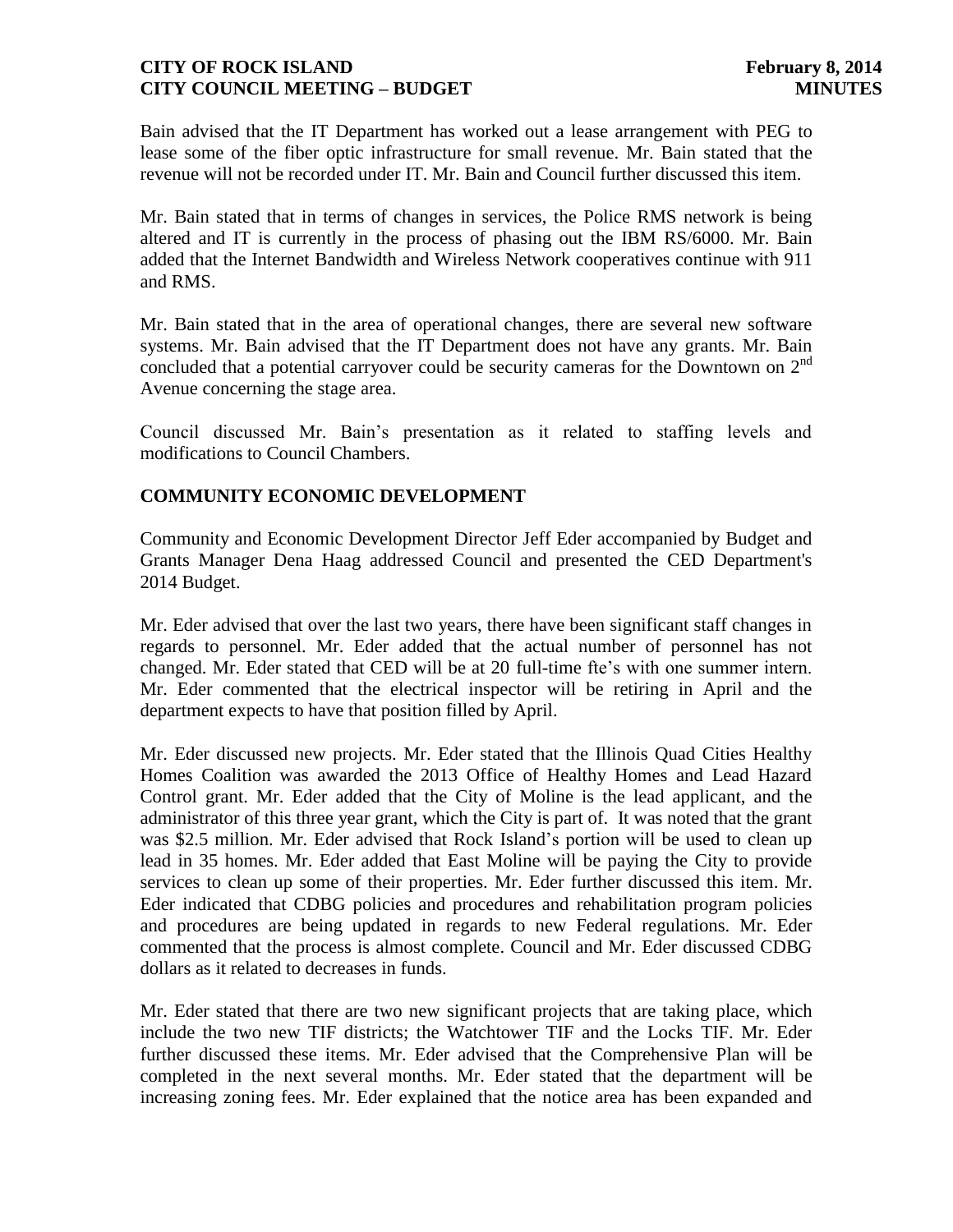mailings are going up; the increase in fees will offset mailing costs. Mr. Eder further discussed this item. Mr. Eder advised that the department needs to update the zoning ordinance and sign code to be in line with the future land use map. Mr. Eder pointed out that on the building side, the City is looking at the adoption of the 2012 Building Codes. Council and Mr. Eder discussed the building codes.

Mr. Eder discussed projects that are in progress. Mr. Eder advised that the Walmart project is continuing as planned. Mr. Eder added that Dollar General has submitted their plan for the  $11<sup>th</sup>$  Street store. Mr. Eder further discussed tenants and the vacancy component as it related to Watchtower Plaza. Council, Mr. Eder and City Manager Thomas discussed the Walmart project as it related to negotiations with Walmart concerning the timing component for the construction of the new store.

Mr. Eder indicated that Blackhawk Commons is under construction. It was noted that Blackhawk College and State Farm have moved into this new location and are open for business and Missman is under construction. Mr. Eder advised that the department is still working with the USEDA to get them to sign off for the water, sewer and road construction for the Ridgewood Business Park project. Mr. Eder discussed the Brownfield project that is moving forward as it related to the former Country Market property. Mr. Eder added that the Jumer's Crossing project continues. Mr. Eder indicated that the Riverview Lofts redevelopment has been approved and is underway, and the Quad City Botanical Center Children's Garden project is expected to be completed by this spring.

Mr. Eder discussed projects that have been closed or in the process of being closed out. Mr. Eder indicated that CED staff is working with Finance to get the NSP I and NSP II grants closed out. Mr. Eder added that they are still waiting for guidance from HUD on how to close out those grants. Mr. Eder commented that the CDBG-R funds have been fully expended and they are waiting for guidance from HUD to close some of those funds out. Mr. Eder indicated that the South  $11<sup>th</sup>$  Street TIF has expired and the new Watchtower TIF is going in a similar area. Mr. Eder stated that the Schwiebert Riverfront Boat Dock funds are coming from CED and the department is working very closely with Parks to get that project built. Mr. Eder further discussed this item.

Mr. Eder commented that in regards to budgeted contracts, there are a number of property tax rebates that are done once a year and the department will continue to work with the residential programs. Mr. Eder added that there are several development agreements that are done on an annual basis. Mr. Eder further discussed this item. Mr. Eder advised that in regards to revenue, CED will be increasing some zoning fees and there will be major revisions in the Zoning Building Code. Mr. Eder further discussed this item.

Mr. Eder commented that no changes are anticipated in the level of services provided by the Community and Economic Development Department, and no changes are anticipated for operations.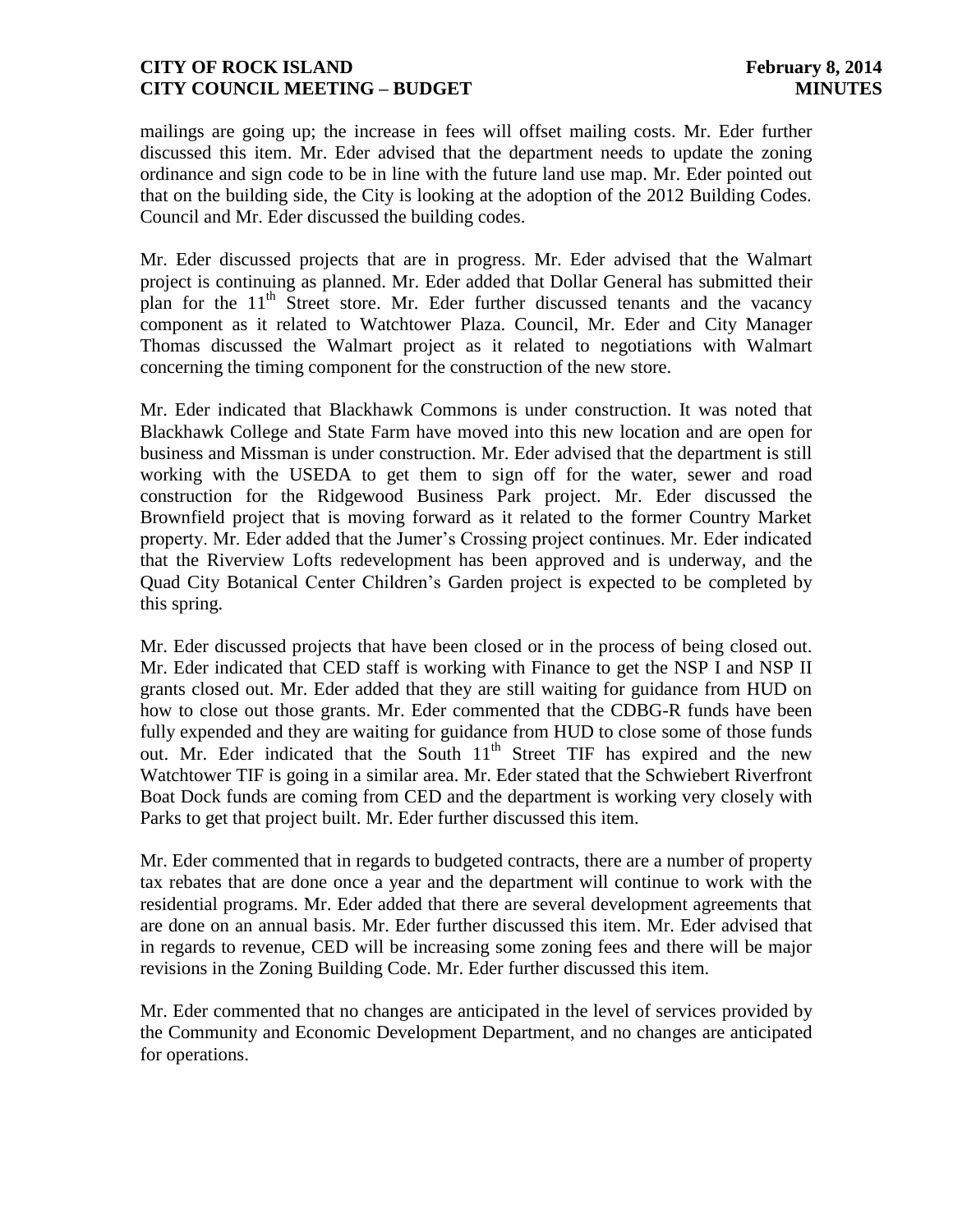Mr. Eder discussed a number of new grants and changes to existing grants. Mr. Eder commented that CED is in the process of getting the TAP grant from the State, which will be used for the installation of a pedestrian beacon at the  $11<sup>th</sup>$  Street and  $10<sup>th</sup>$  Avenue intersection. It was noted that this grant has been approved. Mr. Eder stated that CED applied for an IHDA Abandoned Property Program grant for demolition of properties and the department is still waiting to hear back on the status of this grant. Mr. Eder also discussed other grants that included; the Brownfields Revolving Loan as it related to the former Country Market site; DCEO grants concerning MLK renovation, Ridgewood Business Park design costs and three infrastructure grants; the Illinois Attorney grant through Renaissance Rock Island; Lead grant and the closeouts of NSP I and NSP II.

Council and Mr. Eder discussed budgeted CIP projects. Council and Mr. Eder further discussed the Community and Economic Development Department's 2014 Budget.

# **LIBRARY**

Library Director Angela Campbell along with Assistant Library Director Amy Penry and Administrative Assistant Kellie Kerns presented the Library's 2014 Budget.

Ms. Campbell indicated that overall, the staffing count remains the same at 44. Ms. Campbell stated that the library would like to promote the Administrative Secretary to the Business Office and Facilities Manager and eliminate the Administrative Secretary position. Ms. Campbell added that the new position will absorb the Administrative Secretary's duties and everything related to the buildings and grounds as well as supervising the maintenance and security staff. Ms. Campbell explained that the PR/Outreach Liaison will move from 27 hours to full-time. Ms. Campbell stated that the extra hours are in response to the strategic plan which is heavily geared toward marketing and outreach efforts. Ms. Campbell further discussed staffing.

Ms. Campbell discussed budgeted projects. Ms. Campbell stated that the library will be adding a vehicle to offset mileage reimbursement costs and to do more outreach, which was outlined in the strategic plan. Council and Ms. Campbell discussed the addition of a new vehicle as it related to mileage and cost.

Ms. Campbell indicated that the library has increased the computer equipment lines so that public computing stations can be replaced. Ms. Campbell explained that programming and marketing lines have been increased due to the numerous literacy related activities that will be implemented. Various literacy projects Ms. Campbell discussed included; library training cards, newborn gift bags and additional story times in the building and offsite. Ms. Campbell also discussed adult, teen and family literacy projects as it related to creating a new teen space, creating informational kiosks in the library, increasing computer literacy classes and creating a literacy helpline. Ms. Campbell advised that the only change concerning budgeted contracts is the contract with Kymble Komplete Care for snow removal. It was noted that all other contracts remain the same.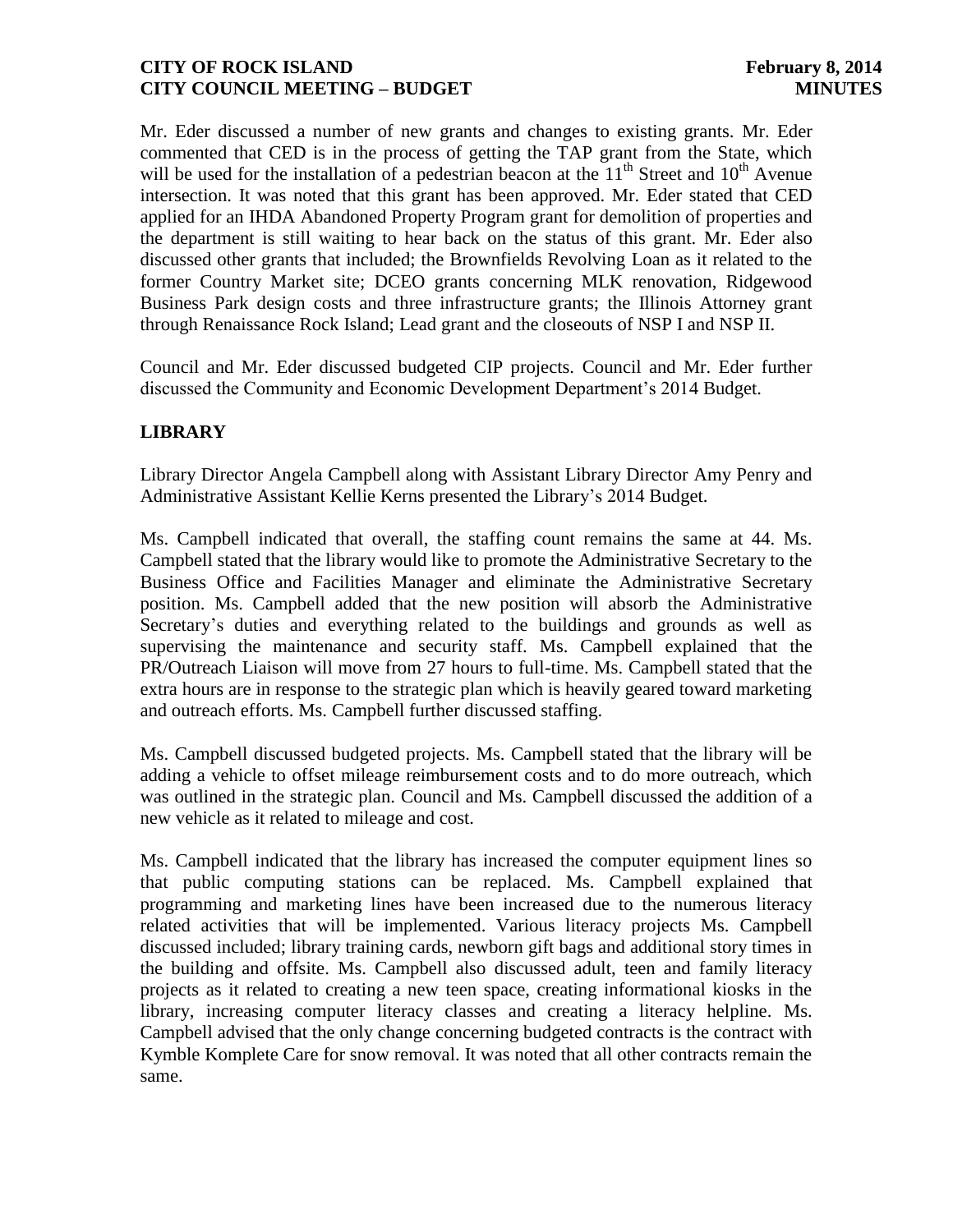Ms. Campbell discussed revenue changes. Ms. Campbell pointed out that the Board voted to eliminate the DVD rental fee, which actually decreases revenue by \$16,000.00. Ms. Campbell explained that the decision was based on the library lending items for free to other libraries concerning the RiverShare contract. Ms. Campbell commented that they do not receive the circulation statistics if the items are not checked out of the library. Ms. Campbell further discussed this item.

Ms. Campbell advised that the library's strategic plan is very clear that outreach and community engagement be at the top of the priority list. Ms. Campbell added that by increasing programming and outreach line items, the community will hopefully see a noticeable difference in services that the library is providing for them. Ms. Campbell stated that in the area of operational changes, they are working towards creating a teen area at the Main Library and a reference information kiosk in the library. Ms. Campbell commented that the library is expanding their Saturday summer-time hours from 9:00 am to 1:00 pm to 9:00 am to 5:00 pm.

Ms. Campbell offered that their grants remain the same as in the past. However, Ms. Campbell noted that if grants pertaining to the strategic plan are announced, the library may apply for grant funding to enhance these new initiatives. Ms. Campbell discussed CIP and General Fund Carryover. Ms. Campbell indicated that the library will complete the chimney project as soon as the weather gets warmer. Ms. Campbell added that the CIP includes funds for window coverings at the Main Library and there are funds for the brick restoration project at the Main Library.

Council and Ms. Campbell discussed the Rock Island Library's 2014 Budget as it related to the expanded Saturday summer-time hours, and the possibility of having a café on the second floor of the Main Library. In addition, Council and Ms. Campbell discussed the issue concerning the leaking roof at the Southwest Library.

Alderman Foley excused himself from the meeting at 10:38 am.

#### **PUBLIC WORKS**

Public Works Director Randy Tweet presented the Public Works Department's 2014 Budget.

Mr. Tweet stated that there was some reorganization in regards to staffing. Mr. Tweet indicated that the Electrical Maintenance and Hydroplant operations were moved from Fleet Services to Municipal Services. Mr. Tweet indicated that this was due to Electrical Maintenance being a better fit with outside operations. Mr. Tweet stated that the responsibility for the Marina operations including the Marina staff transferred from Fleet Services to the Marina manager, which put one manager in charge of all Marina operations. Mr. Tweet offered that the part-time Stormwater Engineer position was eliminated. It was noted that the duties and responsibilities of that position was transferred to the Assistant City Engineer position. Mr. Tweet stated that stormwater permitting and inspections was transferred from Municipal Services to Engineering, and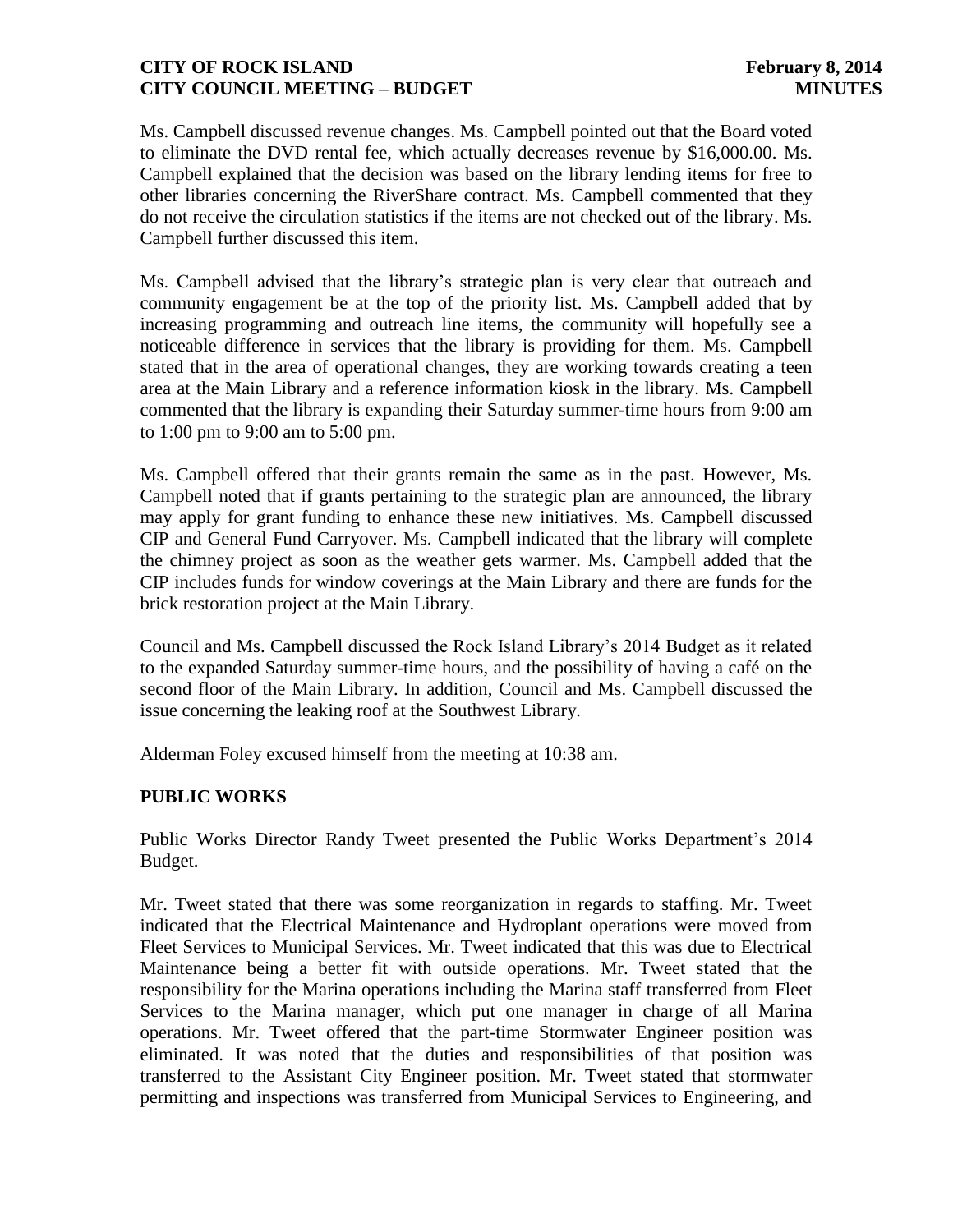GIS was also moved from Municipal Services to Engineering. Mr. Tweet explained that the Automotive Parts Assistant was converted from a long time contract position to a fulltime City position. It was noted that this item is not reflected in the budget.

Mr. Tweet advised that two full-time positions have been eliminated through attrition, which includes an Office Assistant III position and a Maintenance Crew Leader position. Mr. Tweet noted that one Office Assistant position is still under review. Mr. Tweet further discussed this item. Mr. Tweet advised that there is a reduction in full-time staffing from 112 to 111 positions. Mr. Tweet stated that currently, there are 11 full-time positions open. Mr. Tweet added that they are currently recruiting for most of those positions and the others are under review. Mr. Tweet further discussed this item as it related to promotions and contract employees.

Mr. Tweet discussed special projects and service contracts. Mr. Tweet pointed out that there is an increase in some of the contracts for HVAC calls. Mr. Tweet further discussed this item. Mr. Tweet advised that on the water side, painting is being done inside the reservoir dome and the department is replacing a raw water pump at the pumping station down by the Government Bridge. Mr. Tweet stated that on the sewer side, there is some work being done on the Blackhawk lift station in which there will be a slight increase in costs. Mr. Tweet further discussed these projects. Mr. Tweet stated that all of the projects are done during the construction season.

Mr. Tweet advised that the only revenue change is the 3% increase in the Sunset Marina rates that was approved in FY13 and a 3% increase in the sewer rates. It was noted that all other rates will remain the same. Mr. Tweet discussed service levels. Mr. Tweet stated that as a result of the eliminated crew leader position, there will be one less employee for snow removal operations. Mr. Tweet further discussed snow removal operations as it related to staffing. Council and Mr. Tweet discussed snow removal as it related to salt purchases, staffing, overtime and Downtown snow removal.

Mr. Tweet advised that there will be two operational changes in the CY14 budget, which is the elimination of the in-house Microsurfacing Program and the addition of an Asphalt Street Recycling Pilot Program. Mr. Tweet noted that these changes are cost neutral. Mr. Tweet stated that 1,600 labor hours will transfer to concrete street maintenance. Mr. Tweet further discussed the Asphalt Street Recycling Pilot Program.

Mr. Tweet then discussed grants. Mr. Tweet stated that there is the IKE grant for the design of the  $6<sup>th</sup>$  Avenue relief sewer and the annual Solid Waste Assistance Grant (SWAG) from the Rock Island County Waste Management Agency to help support the cost of solid waste services.

Mr. Tweet and Council briefly discussed the CIP as it related to  $9<sup>th</sup>$  Street Resurfacing from 31<sup>st</sup> Avenue to Blackhawk Road. Council further discussed the Public Works Department's 2014 Budget.

Council briefly discussed the 2014 Budget as it related to the increase in zoning fees.